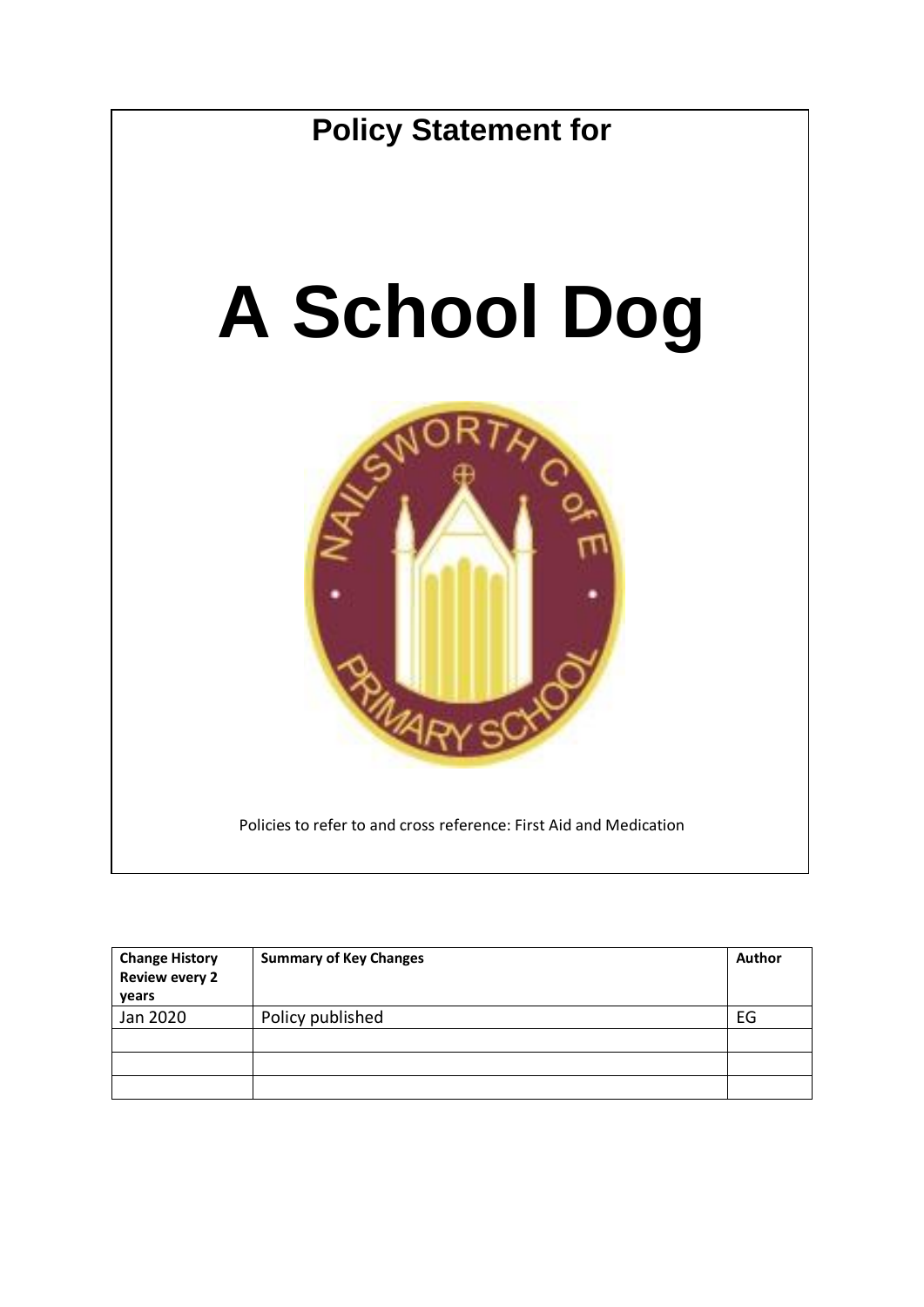#### Introduction

Children can benefit educationally and emotionally, increase their understanding of responsibility and develop empathy and nurturing skills through contact with a dog. In addition to these benefits, children take great enjoyment from interaction with a dog. (See Appendix 1)

#### Risks associated with bringing a dog into a school environment

A thorough risk assessment has been carried out and this is included in this document. (See appendix 3).

Dogs are not allowed anywhere on the school site at any time unless specifically authorised by the Head. This includes drop off and collection times. This policy outlines measures put in place to allow the dog to be present on the school premises. A list of frequently asked questions (FAQs) about having a dog on a school site is available in this document. (See appendix 2)

#### **Context**

- Mrs. Ostle owns the dog, a toy poodle named Beau.
- Mrs. Ostle will pay veterinary costs.
- The dog has been chosen for its temperament, intelligence and non-moulting coat.
- The Headteacher, staff and Governors, have agreed that school Dog would bring many benefits to Nailsworth C of E Primary School.
- The risk assessment (appendix 3) is reviewed biennially.
- Visitors and students will be informed of the dog at reception.

#### Management on a day-to-day basis

# The dog will:

- Be kept on a short lead when moving between classrooms or on a walk where appropriate.
- Be under the full control and supervision of an adult at all times
- Be fully trained to a cage and a mat
- Have had all injections prior to joining Nailsworth.
- Never be taken off the site by pupils without adult supervision.
- Not be allowed into school if unwell.

#### Pupils will:

- Be reminded of what is appropriate behaviour around the dog every time they meet him.
- Always be reminded to respect the dog and remain calm around it.
- Be gentle and not make sudden movements.
- Always approach the dog standing up.
- Learn about how dogs express their feelings through their body language.
- Not stare into a dog's eyes as this could be interpreted as a threat.
- Not put their face near a dog.
- Not have sole responsibility for, or be left alone with, the dog.
- Not disturb the dog that is sleeping or eating.
- Not eat close to the dog and never feed the dog.

| Owner:                  | <b>Standards Committee</b> | Delegated To                    | Head / Dep Head |
|-------------------------|----------------------------|---------------------------------|-----------------|
| <b>Review Frequency</b> | Every 2 years              | Updated                         | Jan 2020        |
|                         |                            | Date ratified by Governing body | 21/1/20         |
| Version                 |                            | <b>Next Review</b>              | Jan 2022        |
| <b>Review Author</b>    | E Geller                   | Published on Website            | Yes             |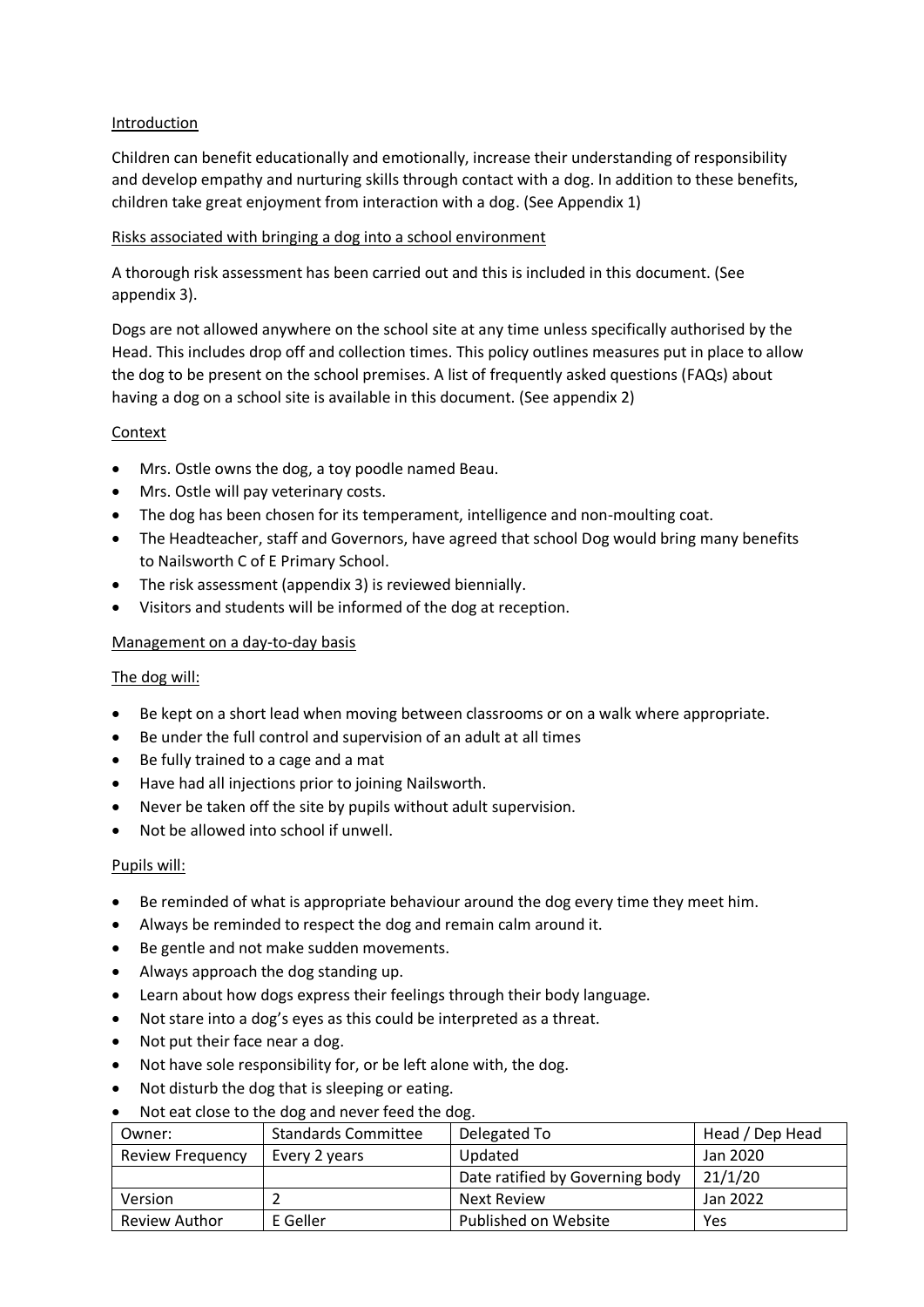# Protocol to be followed should the dog be hurt by children or other incident

- The accompanying adult will remove the dog calmly from the situation.
- The dog will be returned to its area of comfort to be assessed by the head and removed from site if necessary.
- Parents will be informed if necessary.
- The dog will be taken to the vet if necessary.
- SLT will conduct an investigation into the circumstances.

Growling or baring of teeth indicates that the dog is feeling angry or threatened. Flattened ears, tail lowered or between his legs, hiding behind his owner, whining or growling are signs that the dog is frightened or nervous. If the dog is displaying any of these warning signs, he should be immediately removed from that particular situation or environment.

#### Health and Safety Principles

Children will always wash their hands after handling the dog. Any dog foul will be cleaned immediately and disposed of appropriately by the dog's owner.

#### Should a bite (even playful) occur:

1) Parents will be contacted immediately.

2) Any wound will be cleaned by running it under warm water for a few minutes with bleeding encouraged to clean the wound and covered with a sterile, non-sticky dressing.

3) The child/adult will be released for a medical attention.

4) All staff will be informed.

5) A full investigation into the circumstances will be led by the SLT.

6) The suitability of the dog will be re-assessed by the Governors.

| Owner:                  | <b>Standards Committee</b> | Delegated To                    | Head / Dep Head |
|-------------------------|----------------------------|---------------------------------|-----------------|
| <b>Review Frequency</b> | Every 2 years              | <b>Updated</b>                  | Jan 2020        |
|                         |                            | Date ratified by Governing body | 21/1/20         |
| Version                 |                            | <b>Next Review</b>              | Jan 2022        |
| <b>Review Author</b>    | E Geller                   | Published on Website            | Yes             |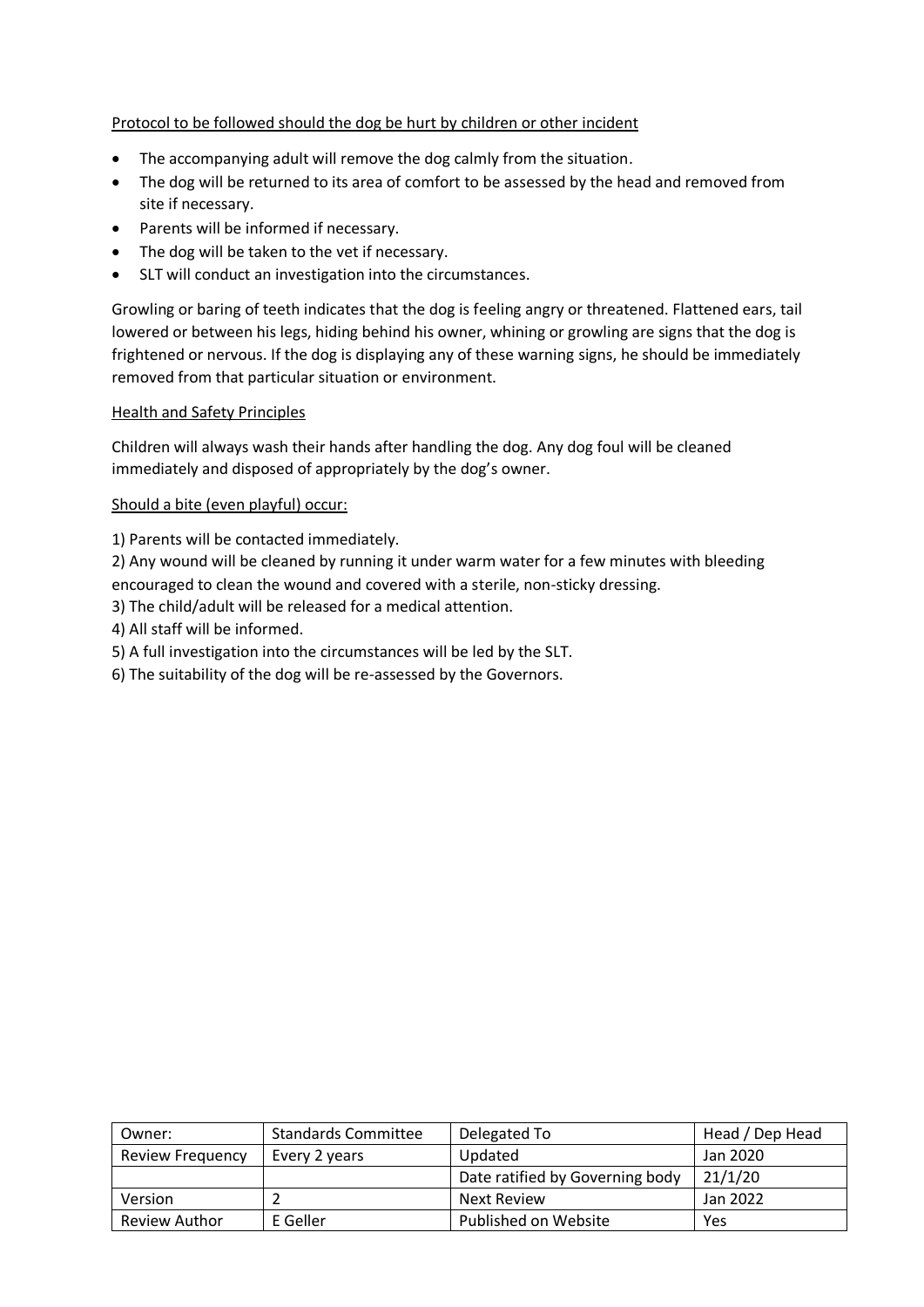# Appendix 1. Reasons to have a dog in school

In summary, academic research has shown that dogs working and helping in the school environment can achieve the following:-

- 1) Improve academic achievement
- 2) Increase literacy skills
- 3) Encourage calming behaviours
- 4) Increase social skills and self-esteem
- 5) Increase confidence
- 6) Teach responsibility and respect to all life
- 7) Help prevent school refusing
- 8) Motivate children who are often less attentive

# Roles and Responsibilities

The Governing Body has a responsibility to ensure that the school has a written policy for dogs in School. The Head teacher is responsible for implementing this policy. Teachers, staff, pupils, parents and visitors are required to abide by this policy. The curriculum will support learning about dogs and how best to behave around our dog. This will include highlighting that not all dogs are well trained and that caution must be used around unknown dogs outside school.

# Appendix 2. School Dog Frequently Asked Questions (FAQs)

# **Q. Can anyone bring a dog onto the school grounds?**

A. No. Dogs are not allowed anywhere on the school site at any time unless specifically authorised by the Head. This includes drop off and collection times.

# **Q. Who is the legal owner of the dog and who pays for its costs?**

A. The legal owner of the dog will be Mrs. Ostle. She will bear the costs associated with owning the dog.

# **Q. Is the dog from a reputable breeder?**

A. Yes. The dog is from a home where both parents were seen and he has been specifically chosen for his temperament.

# **Q. Will the dog be a distraction?**

A. The dog will only encounter children who are happy to have contact and have parental permission for this, under strict supervision. Parental permission will be obtained through an opt-out letter.

# **Q. Has a risk assessment been undertaken?**

A. Yes, we have carefully considered having a dog in school and sought advice from many sources, including other schools that successfully have a school dog and a reputable dog behaviourist.

| Owner:                  | <b>Standards Committee</b> | Delegated To                    | Head / Dep Head |
|-------------------------|----------------------------|---------------------------------|-----------------|
| <b>Review Frequency</b> | Every 2 years              | Updated                         | Jan 2020        |
|                         |                            | Date ratified by Governing body | 21/1/20         |
| Version                 |                            | <b>Next Review</b>              | Jan 2022        |
| <b>Review Author</b>    | E Geller                   | Published on Website            | Yes             |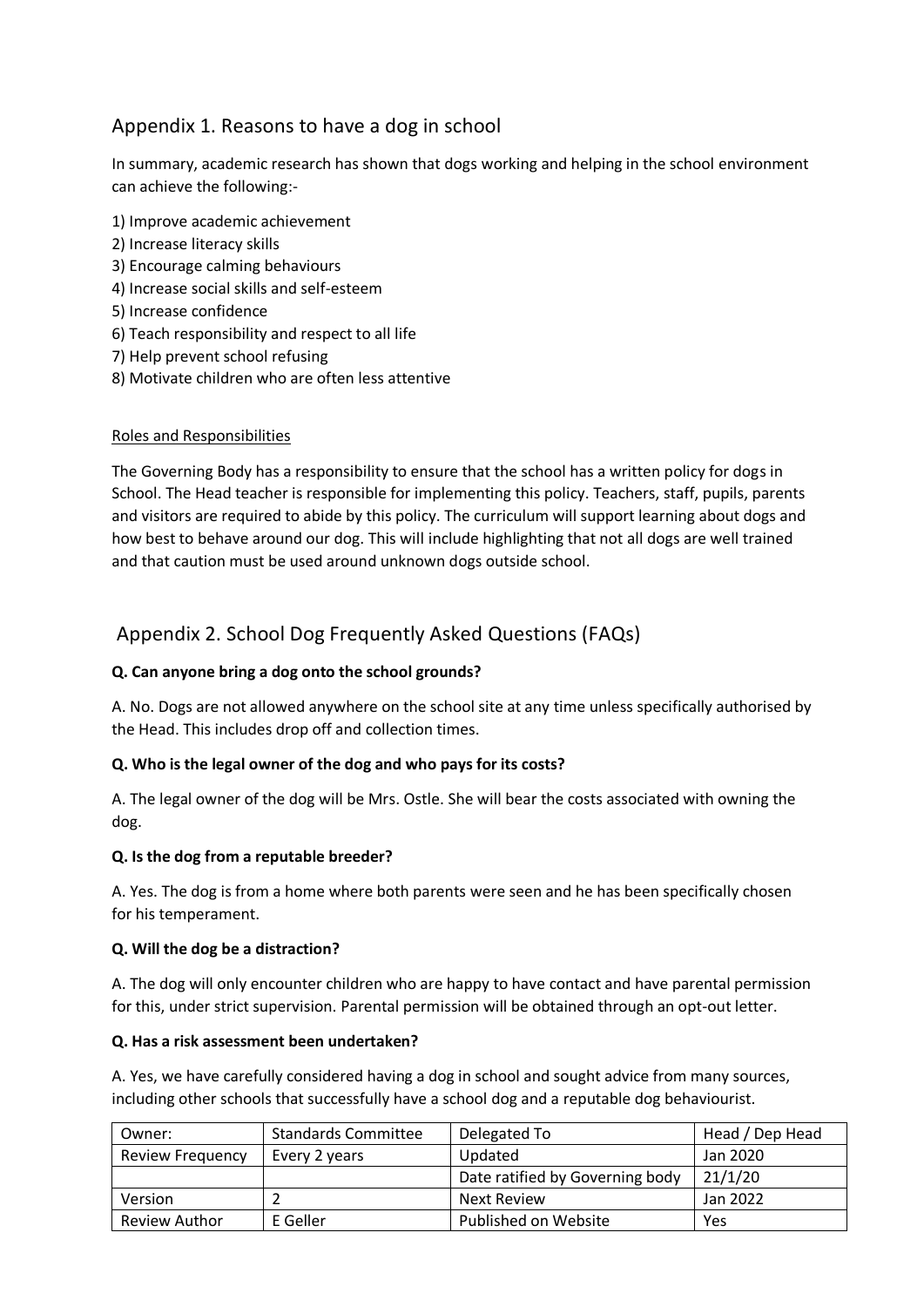#### **Q. Who is responsible for training?**

A. Mrs. Ostle will be the legal owner of the dog and as a result, will be responsible for its training. Appropriate professional training has been obtained.

# **Q. How will the dog be toileted to ensure hygiene for all?**

A. In the interest of health and hygiene our school dog will be toileted when taken out for short walks Mrs. Ostle will clear away any mess appropriately leaving no trace on the ground, cleaning the area with disinfectant if needed. Our policy of no dogs in the playground is still applicable as we are unable to put effective control measures in place that guarantee temperament and safety when children come into unsupervised contact with unknown dogs.

#### **Q. How will the dog's welfare be considered?**

A. The dog will be walked regularly and given free time outside. We will work carefully to ensure the dog's welfare is always considered.

#### **Q. How will this be managed where children have allergies?**

A. Children will not need to touch the dog, which will relieve the possibility of allergic reactions. We already manage a number of allergies at school and this will be no different for children and adults that are allergic to dogs. Individual needs will always be met and we are happy to work with parents to put additional control measures in place for individual allergies. The breed of dog is known for minimal moulting, he is given a high quality food and regularly groomed to reduce any possibility of allergens.

#### **Q. My child is frightened of dogs; how will you manage this?**

A. Access to the dog is carefully managed and supervised and children do not need to have close contact with it unless permission for this has been given. We hope to work closely with parents of children who are fearful of dogs to alleviate their fear and to teach them how to manage this.

| Owner:                  | <b>Standards Committee</b> | Delegated To                    | Head / Dep Head |
|-------------------------|----------------------------|---------------------------------|-----------------|
| <b>Review Frequency</b> | Every 2 years              | Updated                         | Jan 2020        |
|                         |                            | Date ratified by Governing body | 21/1/20         |
| Version                 |                            | <b>Next Review</b>              | Jan 2022        |
| <b>Review Author</b>    | E Geller                   | Published on Website            | Yes             |